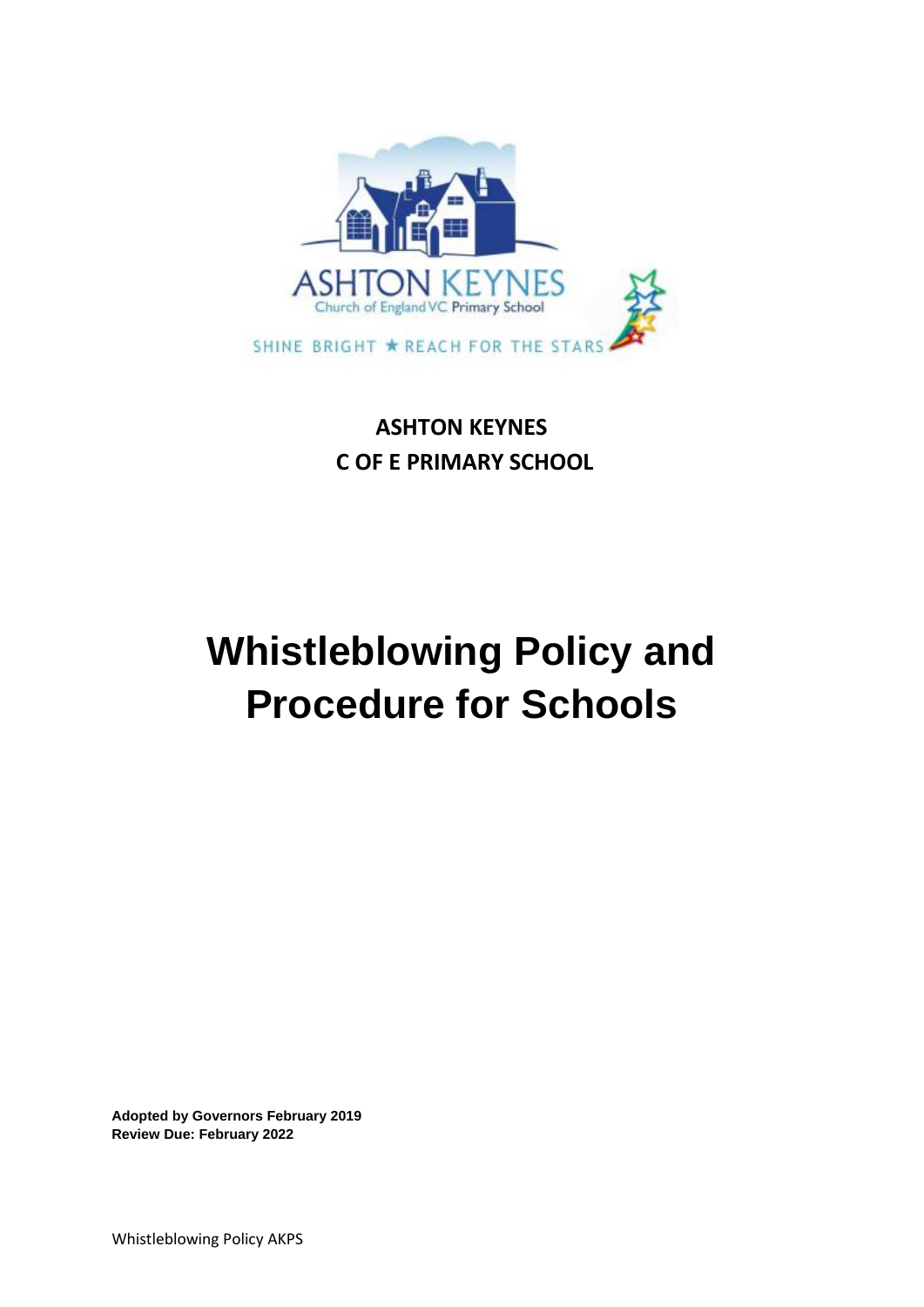### **Whistleblowing Policy and Procedure for Schools**

#### **Policy Statement**

- 1. Wiltshire Council and our school are committed to the highest possible standards of openness, probity and accountability. This whistleblowing policy and procedure supports this commitment.
- 2. Relevant trade unions and professional organisations have been consulted about this policy and procedure, and it has their support.

#### **Scope**

- 3. It gives employees and others with genuine concerns about malpractice or wrongdoing in the school or council a way to voice those concerns without fear of victimisation.
- 4. Often it is those closest to an organisation who realise that there is something wrong. Sometimes people are reluctant to act upon their concerns because they think that they are being disloyal, or because they are afraid that they might be victimised if they speak up.
- 5. There are existing procedures in place (e.g. Grievance, and Dignity at Work Policies) which make provision for employees to lodge a concern relating to their own employment. This whistleblowing policy is intended to complement those procedures by covering concerns that appear to fall outside their scope. This concern may be about something that is:
	- Unlawful, including financial or fraudulent malpractice such as embezzlement, bribery, corruption, dishonesty, etc
	- Against establishment standards of practice
	- Improper conduct.
- 6. Concerns or allegations which fall within the scope of specific procedures, e.g. child protection or financial irregularities will normally be referred for consideration under those procedures. However, please refer directly to the guidance contained on Wiltshire Council's Wisenet for specific procedures relating to safeguarding to consider whether action needs to be taken in accordance with those processes. The direct link to this site is: <http://wisenet.wiltshire.gov.uk/documents/dsweb/View/Collection-744>
- 7. The Local Authority will not accept liability for any actions, claims, costs or expenses arising out of a school's decision not to follow this policy where it is found that the school's Governing Body has been negligent or has acted in an unfair or discriminatory manner.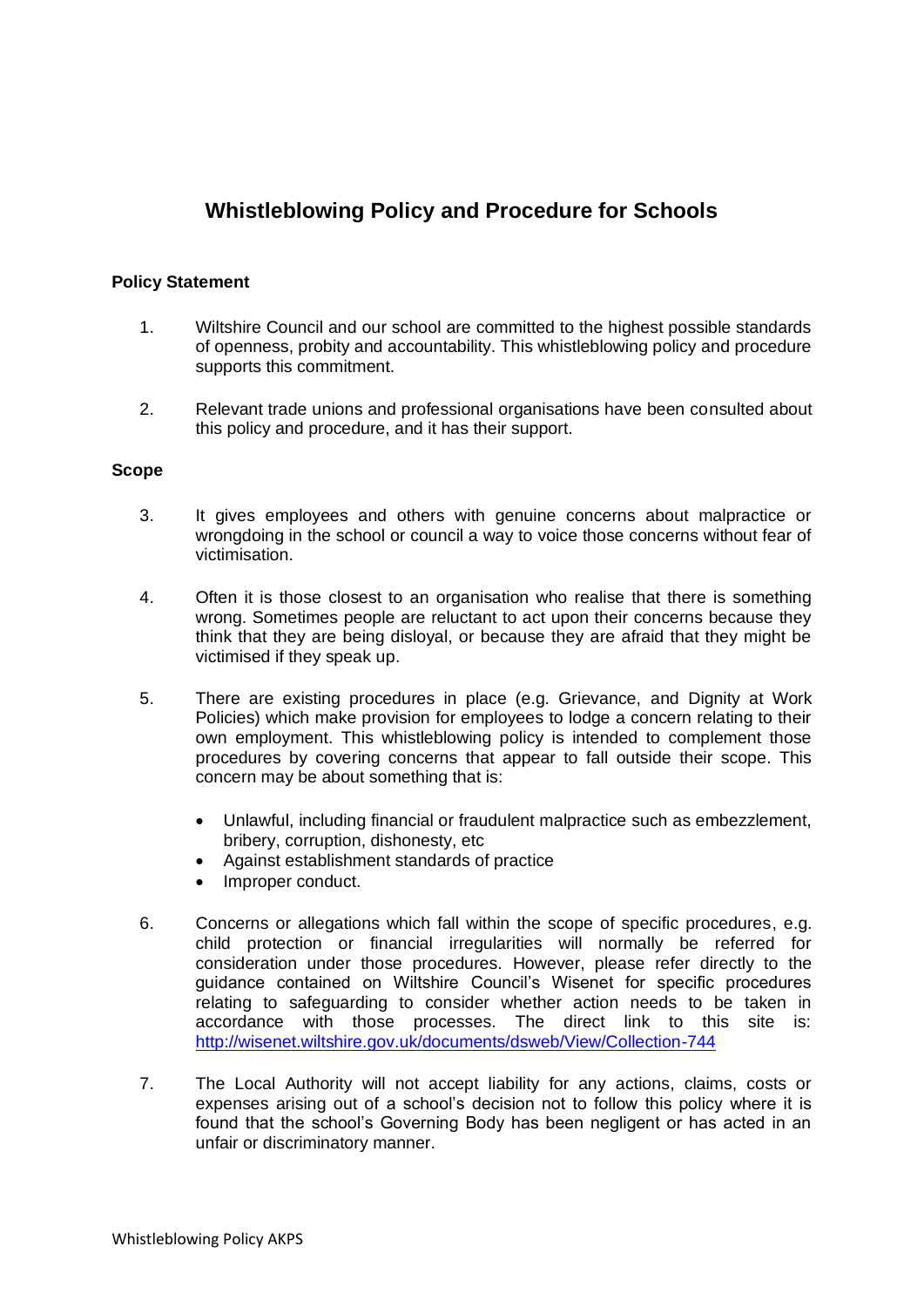#### **Definitions**

8. A 'nominated governor' is the governor identified by the governing body as the first point of contact for whistleblowing queries. The nominated governor could be the Chair of Governors or another governor (but not a staff governor). This is our chair of Governor Michele Collier-Bromelow.

#### **Aims**

9. The purpose of this policy is to provide you with the help and support you need to speak up and be confident that you can do so safely. We will take your concerns seriously and ensure that they are dealt with promptly and fairly.

#### **How to raise a concern**

- 10. Initial concerns should be raised with the nominated governor. If the employee believes that this governor is implicated then the employee should approach the Chair of Governors if they are not the nominated governor. If the Chair of governors is the nominated governor then they should approach the Vice Chair of Governors.
- 11. Within 48 hours, the nominated governor will contact you to arrange to meet you to discuss your concerns. Before the meeting, it would be helpful if you write down what you consider the problem to be, giving names, dates and places where possible. If there are any other documents that you think might be helpful, please try to bring these with you. You are advised to take a friend, colleague or school professional association / union representative with you to the meeting with the governor.
- 12. You are encouraged to raise your concern in person, or through your professional association / union representative on your behalf, because concerns that are expressed anonymously are difficult to investigate. However, the school will exercise its discretion in deciding whether to investigate an anonymous allegation. The factors taken into account will include:
	- the seriousness of the issues raised;
	- the credibility of the allegation; and
	- the likelihood of being able to confirm the allegation from attributable sources.

#### **How we will respond**

- 13. After the initial meeting, the nominated governor will arrange for discreet initial enquiries to be made to decide whether an investigation is appropriate and if so, what form it should take.
- 14. The nominated governor will write to you within 10 days of your initial meeting to:
	- acknowledge that your concern has been received
	- outline our understanding of what the issues are; and
	- indicate how we propose to deal with the matter.